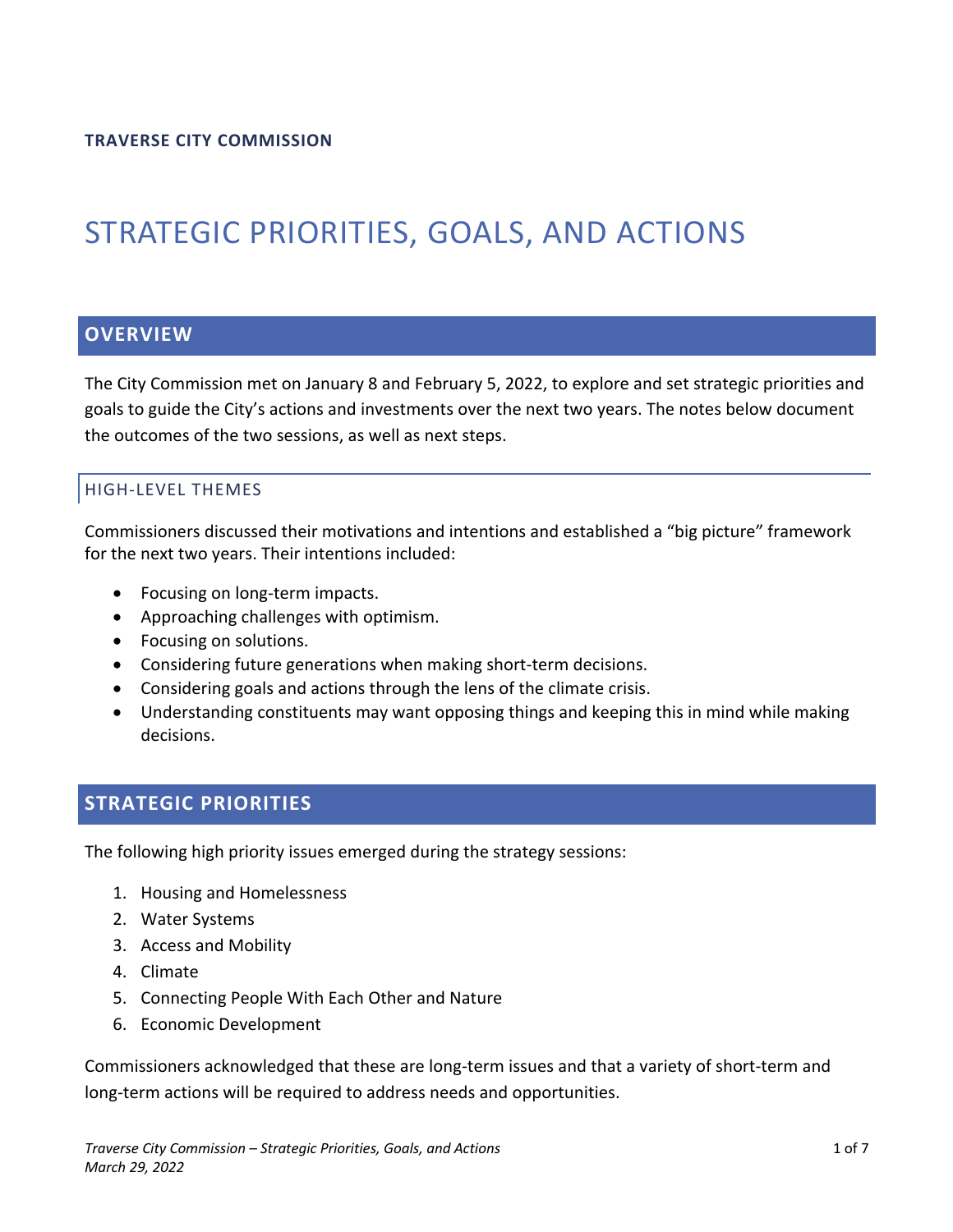## HOUSING AND HOMELESSNESS

**Strategic Priority**: We need a community with housing for all.

**Goal Statement**: Increase opportunities for more diverse housing through public and private options.

#### **Actions**:

- Staff will continue to work with developers to utilize payment in lieu of taxes (PILT) tool.
- Staff will share quarterly updates with the City Commission regarding the status of housing projects and the application of other tools and resources beyond PILT.
- The City Commission will create and empower an ad hoc committee to explore the potential of a Charter amendment for creating inclusive housing as well as a millage to support inclusive housing. The committee may also explore the development of incentives that reduce the tax burdens of those who voluntarily downsize, or other regulatory or non-regulatory tools or approaches.
- The City Commission will host Study Sessions to explore these same topics and may invite other stakeholders to present or discuss these items, including Housing North and Traverse Connect.
- The City will continue to invite housing development proposals for identified underutilized City properties.
- The City Manager will continue to assess staffing needs to address housing needs, programs, and projects and will inform the City Commission and partners of existing and desired capacity and resources.
- The City will address housing within the context of the climate crisis, with particular attention to housing density considerations and impacts.

#### **Resources Required:**

- Removing barriers to allow for incentivizing housing solutions.
- Continuing to identify and develop city-owned properties to create housing solutions.
- Building awareness of benefits of density in order to be an environmentally sustainable city.
- Building awareness of income sensitivity in order to understand the issue of diverse housing.

**Metrics:** None offered at sessions.

## WATER SYSTEMS

**Strategic Priority**: We have an obligation by law to manage and maintain the drinking water, wastewater, and stormwater systems for the health and safety of the citizens and environment.

**Goal Statement**: Proactively and consistently maintain, conserve, and manage water and water systems to reduce harm to the systems themselves as well as public health and safety.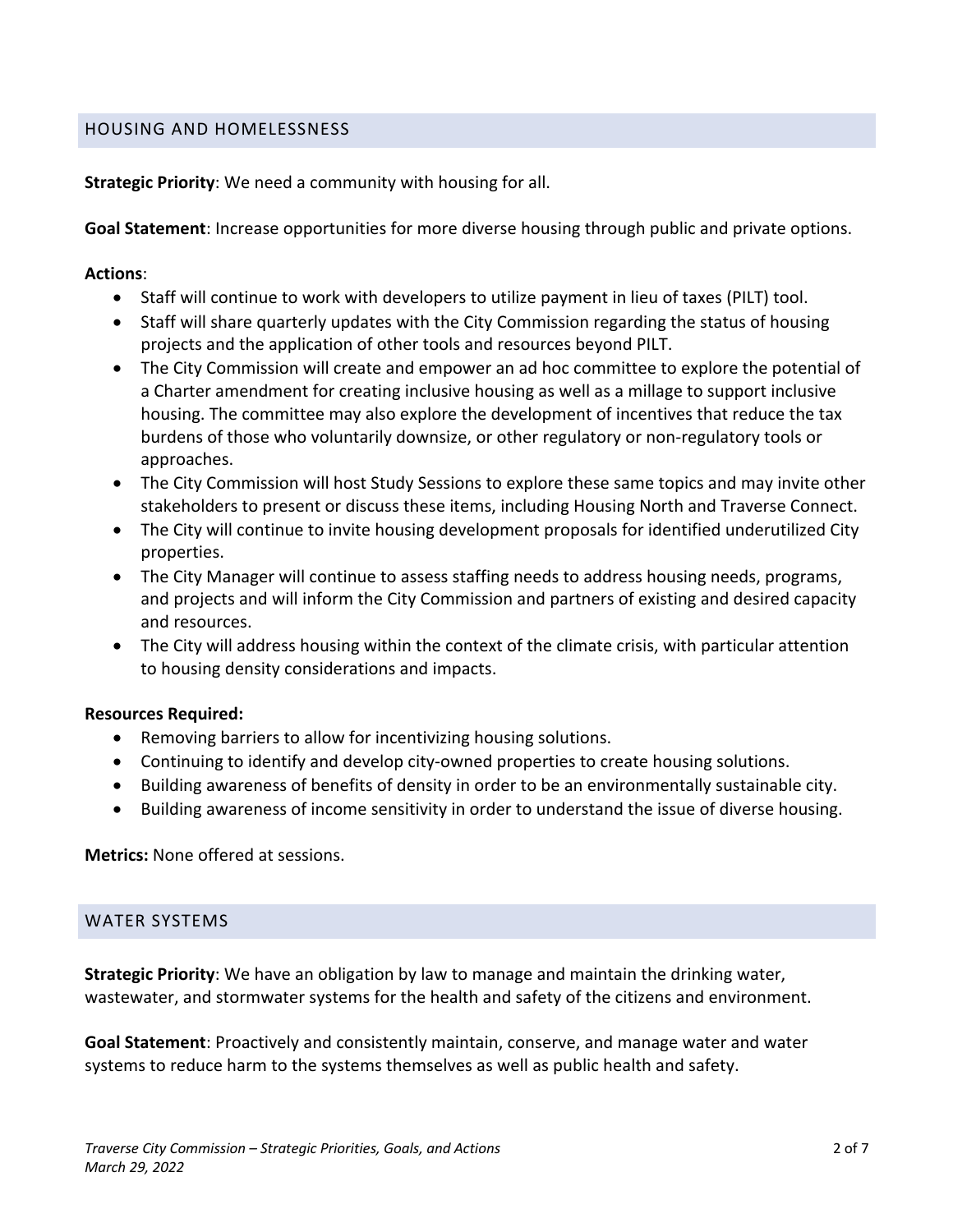## **Actions**:

- The City Commission will evaluate the consultant's (HRC) report for wastewater and water reliability by the end of March 2022. This will inform the development and execution of a detailed capital improvement plan, as well as funding strategies and leverage opportunities.
- The ad hoc committee regarding the formation of a stormwater utility will meet with The Watershed Center Grand Traverse Bay and other related staff and stakeholders and will report back to the City Commission by May 2022.
- The City will begin developing an Inflow and Infiltration (I&I) strategy. This strategy will explore both public and private solutions, including education and incentives for homeowners, partnerships, and changes to density and zoning.
- The City will explore the utilization of an advanced metering infrastructure as well as opportunities to restructure rates in order to improve conservation and provide drinking water to all.

## **Resources Required**:

- Staff time.
- Stakeholder time.
- Grant writer.
- Private consultants.

## **Metrics and Indicators of Success**:

• Meetings take place and there is a timeline for action for the City's water systems and infrastructure.

# ACCESS AND MOBILITY

**Strategic Priority**: The City sees a need to continue to improve access and mobility for all users. The City's approach will include coordinating and integrating with existing systems and infrastructure, accommodating for year round needs including seasonal weather and darkness, reducing the need for private automobiles, and creating policies and making investments that consider climate change impacts.

**Goal Statement**: Invest in multi-modal mobility strategies and existing and future infrastructure so that individuals of all ages, abilities and income have a network of complete, barrier free, safe, year round access to our community's amenities and basic needs.

## **Actions**:

- The City will align staff work plans and day-to-day processes and decisions with strategic goals.
- The City will invest in hardware and electronic improvements at traffic signals lights in order to improve access and safety for all users.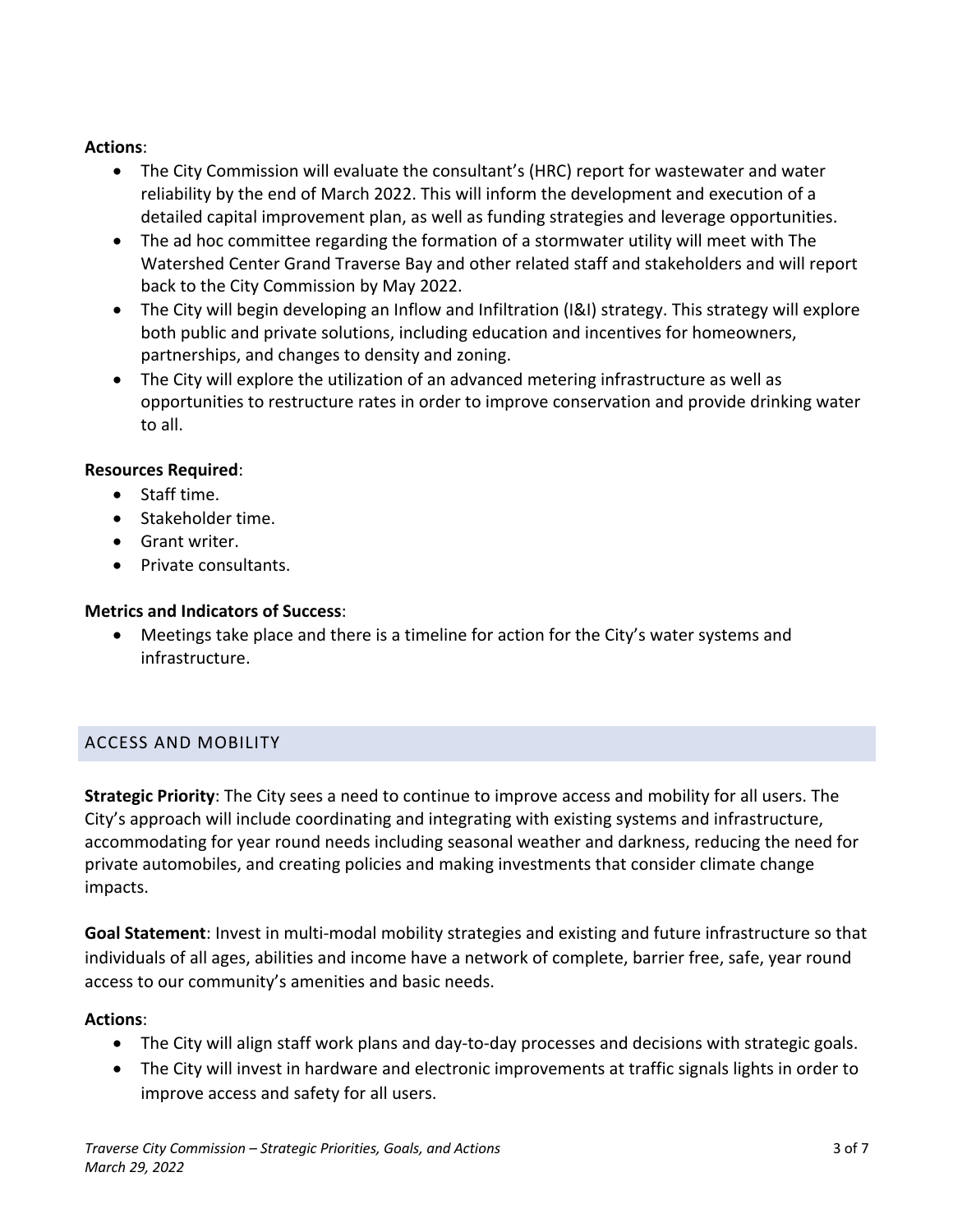- The City will approach all new projects with a focus on safe, integrated mobility for all users.
- The City will identify gaps in existing sidewalks and non-motorized paths/trails and improve them.
- The City will work in partnership with others such as BATA, TART, and neighboring Townships to integrate with mobility systems outside our jurisdiction.
- The City will review and take action on the proposed Mobility and Bicycle Action Plan being solicited by City Planning. This plan will include provisions for continuing maintenance.
- The City will perform a holistic review of existing transportation systems as part of the City Master Plan update.
- The City will continue to encourage BATA to continue to improve services.
- The City will address equity by developing a pedestrian scale lighting plan.
- The City will develop a Complete Streets Policy that complements the City's existing resolution.
- The City will develop a plan that addresses winter levels of service for all users.
- The City will have a "Winter Summit" in the spring.

- Political will.
- Staff time.
- Consultants.
- Partners' time.
- County Wide Transportation Millage.

## **Metrics and Indicators of Success**:

- Miles of sidewalk and trails, including trends and progress.
- Amenities such as sidewalks included in new developments.
- Community partners sharing data.
- Community partners participating in joint action.
- Action steps are included in the Master Plan and take a "10,000 foot" view.
- People are able to get to and from places without a private automobile.

## CLIMATE

**Strategic Priority**: To view all of our goals and actions through the lens of climate impacts.

**Goal Statement**: Address climate within all of our City priorities, goals, policies, and actions.

#### **Actions**:

• The City Commission will empower the City's Green Team to make bolder recommendations to the City, including more specific action steps for the City to consider.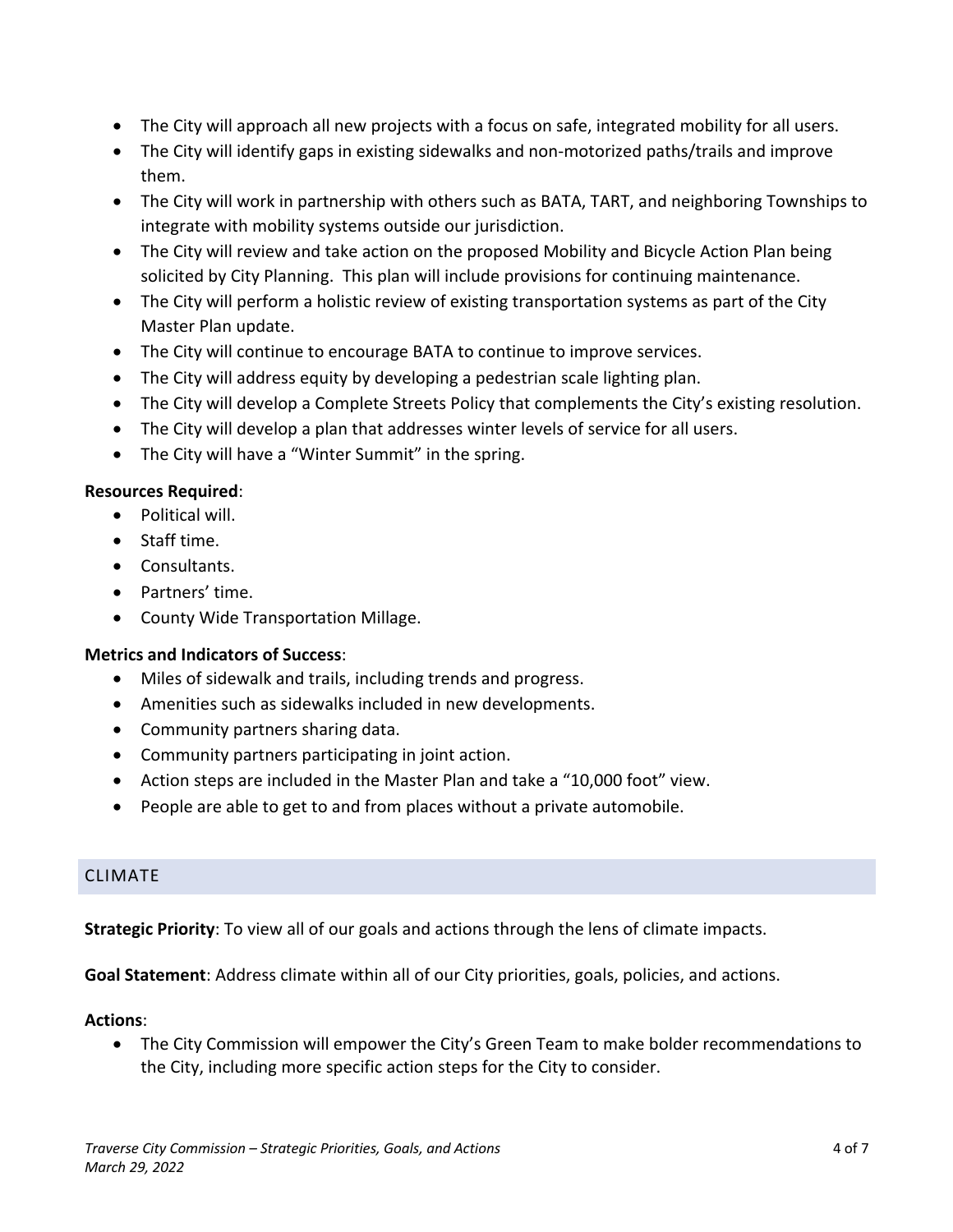- The City will pursue pilot projects that solve issues related to climate change. Take action, experiment, and learn from actions.
- Clarify the City's purchasing policy and revise it to include triple bottom line thinking.
- The City Commission will create a policy to move all City-owned buildings to use all electric and renewable power sources.
- The City will encourage participation in Traverse City Light and Power programming and share stories about impacts.
- The City Commission will host a study session to engage partners and the community in the City's climate action steps.
- The City will plant 10,000 trees, in addition to those planted at Hickory Hills and at Brown Bridge Natural Area.

- Commission meeting time.
- Staff time.
- Partners.
- Funding.
- Political will.

#### **Metrics and Indicators of Success**:

- Implementation of Green Team recommendations.
- Tree planting.
- Purchasing policy development and monitoring.

## CONNECTING PEOPLE WITH EACH OTHER AND NATURE

**Strategic Priority**: Provide safe and accessible public spaces where people may recreate, socialize, or enjoy being alone in nature.

**Goal Statement**: Invest in facilities and amenities in order to create vibrant City spaces that connect all people to nature and to each other.

#### **Actions**:

- The City will increase the visibility and community awareness of all 32 City parks.
- The City will enhance communication about the potential for personal uses of public spaces, and encourage more park use.
- The City will increase accessibility to parks by fostering connections to trails and public transportation options.
- City staff will conduct public surveys on a more routine basis, in order to gain feedback and broader insights to inform and guide the City's actions and investments in public spaces.
- The City will update its Parks and Recreation Master Plan.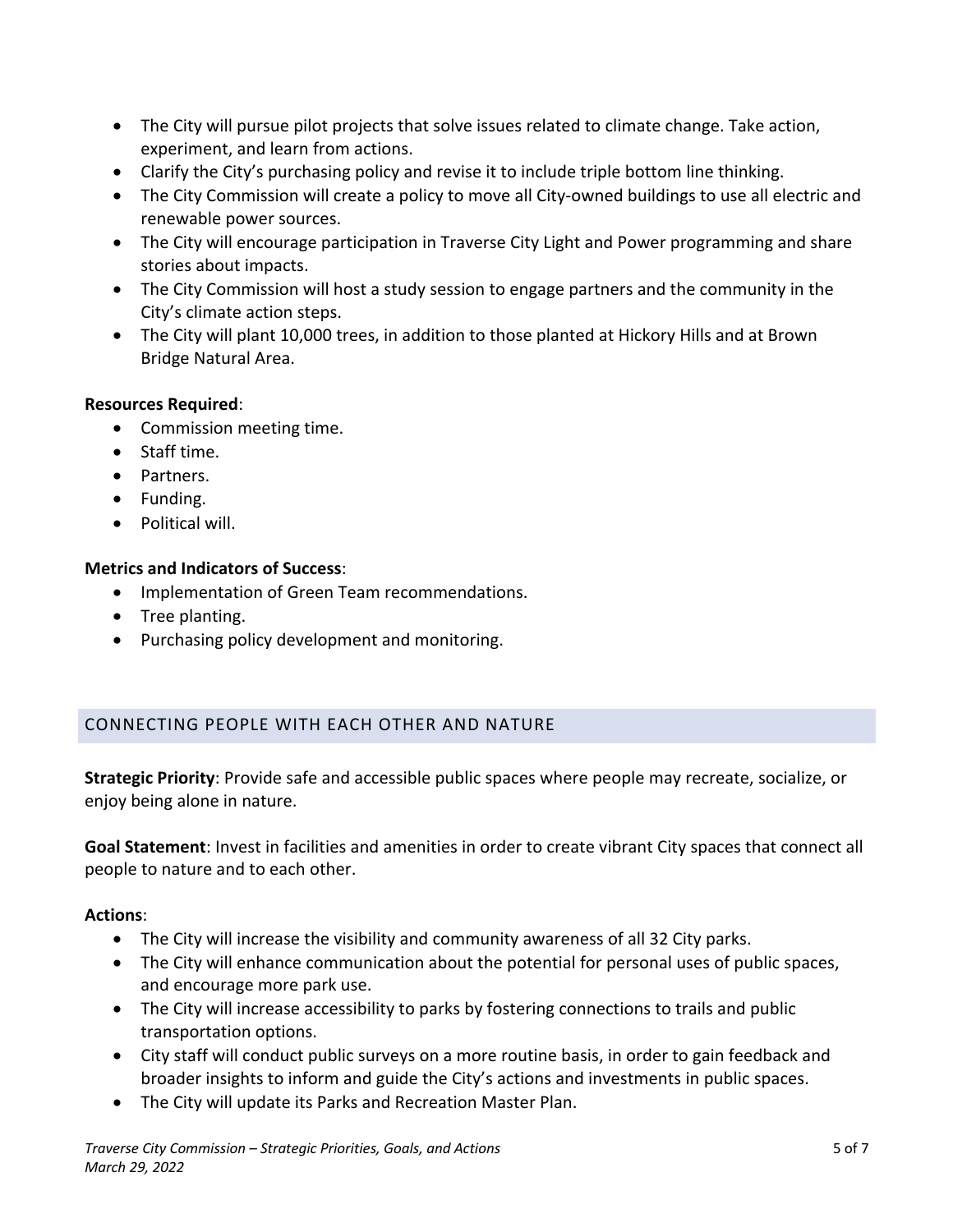- The City will continue to maintain and invest in its facilities.
- A joint City/County ad hoc committee will discuss and address the vision and uses of the Senior Center in coordination with Grand Traverse County. The City's hopes for specific uses will be explored at a City Commission Study Session.
- City staff will monitor park uses and continue to manage the event permitting process.

- City General Fund allocations.
- Brown Bridge Trust Fund.
- State grants.
- Private foundation and individual donations.
- City staff.
- Community partners.
- Programming offered by private sector and nonprofit entities in public spaces.
- Public support for visions and projects.
- Park users.

## **Metrics and Indicators of Success**:

- The ADA Accessibility Plan is implemented.
- The Lower Boardman/Ottaway River Plan is implemented.
- The direction of the Fish Pass/Union Street Dam project is resolved.
- The vision for the future of the Senior Center is resolved.
- The vision for a "15-minute community" is a reality.
- The City understands how people are using its parks and public spaces, and those uses align with stated visions and goals.

## ECONOMIC DEVELOPMENT

**Strategic Priority**: In a global economy where people can work from anywhere, people are choosing to live here because of the natural characteristics of this place. We will focus on creating a healthy community and strong sense of place, and will integrate our economic development efforts with our climate goals and action steps.

**Goal Statement**: The City will foster economic development by adopting a growth mentality and by conserving and maintaining natural resources. It will work with partners to invest in and maintain amenities that support a wide variety of industries, build the workforce, and attract well-paying jobs with the region's future in mind.

#### **Actions**:

• The City will implement the Lower Boardman/Ottaway River Plan.